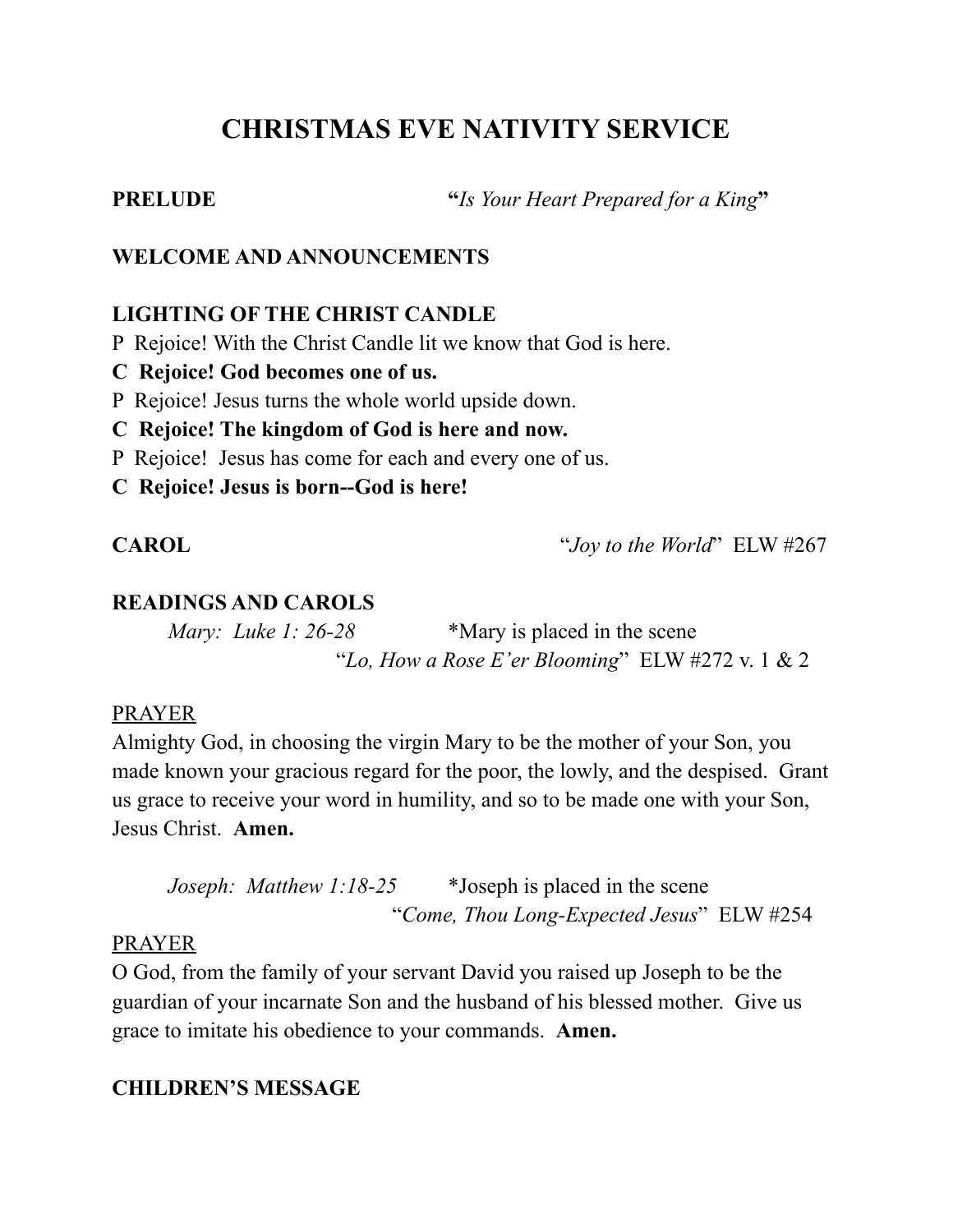#### **READINGS & CAROLS**

*Mary and Joseph in Bethlehem: Luke 2:1-5* \*The animals are placed in the scene. "*O Little Town of Bethlehem"* ELW#279 v. 1 & 4

#### PRAYER

O holy child of Bethlehem, descend to us we pray; cast out our sin and enter in, be born in us today. **Amen.**

*Jesus: Luke 2:6-7* \*Jesus is placed in the scene "*Away In a Manger*" ELW #277 v. 1 & 3

#### PRAYER

Good and loving God, we rejoice in the birth of Jesus, who came among the poor to bring the riches of your grace. With the trees of the field, with all earth and heaven, we shout for joy at the coming of your Son, Jesus Christ our Lord. **Amen.**

**MESSAGE** *Pastor Lily Brellenthin*

#### **READINGS & CAROLS**

*Angels and Shepherds: Luke 2:8-20* \*The angel and shepherds are placed in the scene. "*Go, Tell It On The Mountain*" ELW #290 v. 1 & 2

#### PRAYER

Loving God, when your precious Son became a tiny baby you changed our world. As we imagine those surroundings, we join with the shepherds in wonder and praise, glorifying you for all you have done. Thank you, God. **Amen.**

#### **SHARING THE PEACE**

The peace of Christ be with you all. **And also with you.**

#### **OFFERING** OFFERING PRAYER

God with us: You came as a baby to a manger. You slept on straw and greeted shepherds. You come again in bread and wine. Remind us how good you are at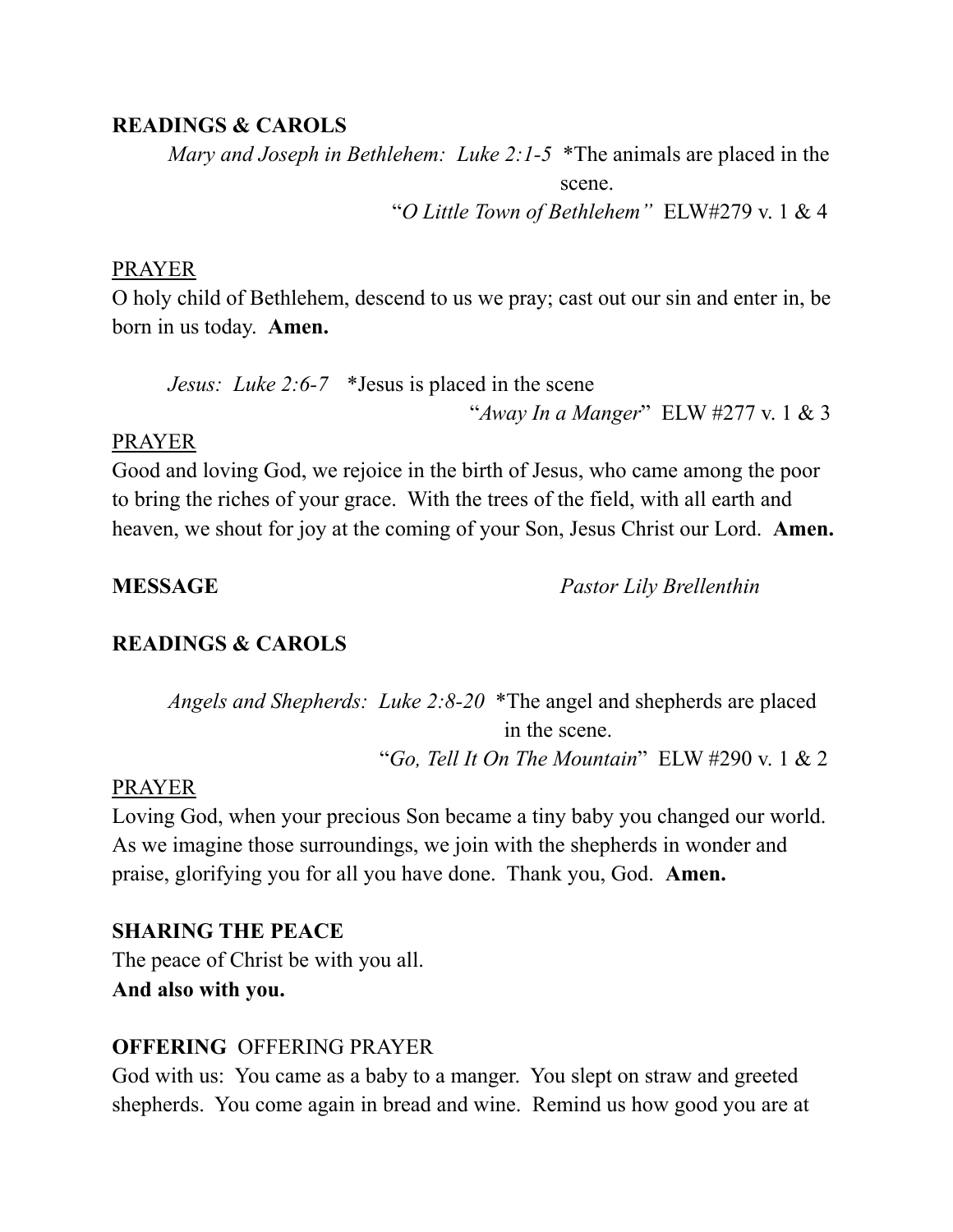blessing ordinary things. And then, through these gifts, help us to bless the lives of others in the strength of your holy name. **Amen.**

**SPECIAL MUSIC** *"Christmas Communion"*

# **THE GREAT THANKSGIVING**

- P The Lord be with you.
- **C And also with you.**
- P Lift up your hearts.
- **C We lift them up to the Lord.**
- P Let us give thanks to the Lord our God.
- **C It is right to give our thanks and praise.**
- P It is indeed right, our duty and our joy…

# **WORDS OF INSTITUTION**

# **THE LORD'S PRAYER**

| C | Our Father, who art in heaven,               |
|---|----------------------------------------------|
|   | hallowed be thy name,                        |
|   | thy kingdom come,                            |
|   | thy will be done,                            |
|   | on earth as it is in heaven.                 |
|   | Give us this day our daily bread;            |
|   | and forgive us our trespasses,               |
|   | as we forgive those who trespass against us; |
|   | and lead us not into temptation,             |
|   | but deliver us from evil.                    |
|   | For thine is the kingdom.                    |
|   | and the power, and the glory,                |
|   | forever and ever. Amen.                      |
|   |                                              |

# **INVITATION TO COMMUNION**

Joy to the world! The Lord is come. Let every heart receive your Savior.